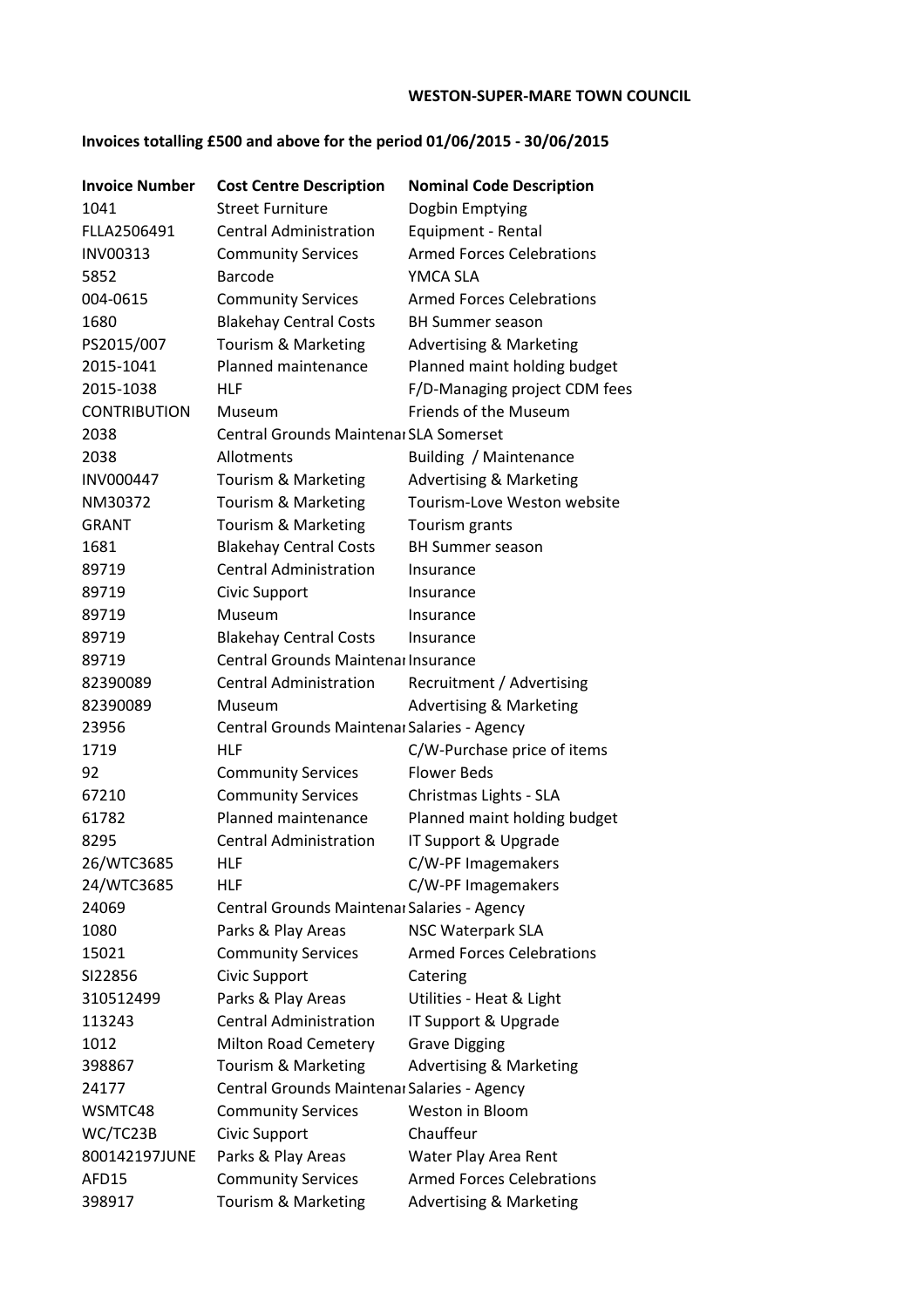JUNEPAYROLL **Superannuation Control** JUNEPAYROLL **Paye/NI Control** 5342925 Superannuation Control 32142 PublicToilets Cleaning Materials

2015-1048 HLF HERE F/D-Managing project CDM fees<br>32142 PublicToilets Cleaning Materials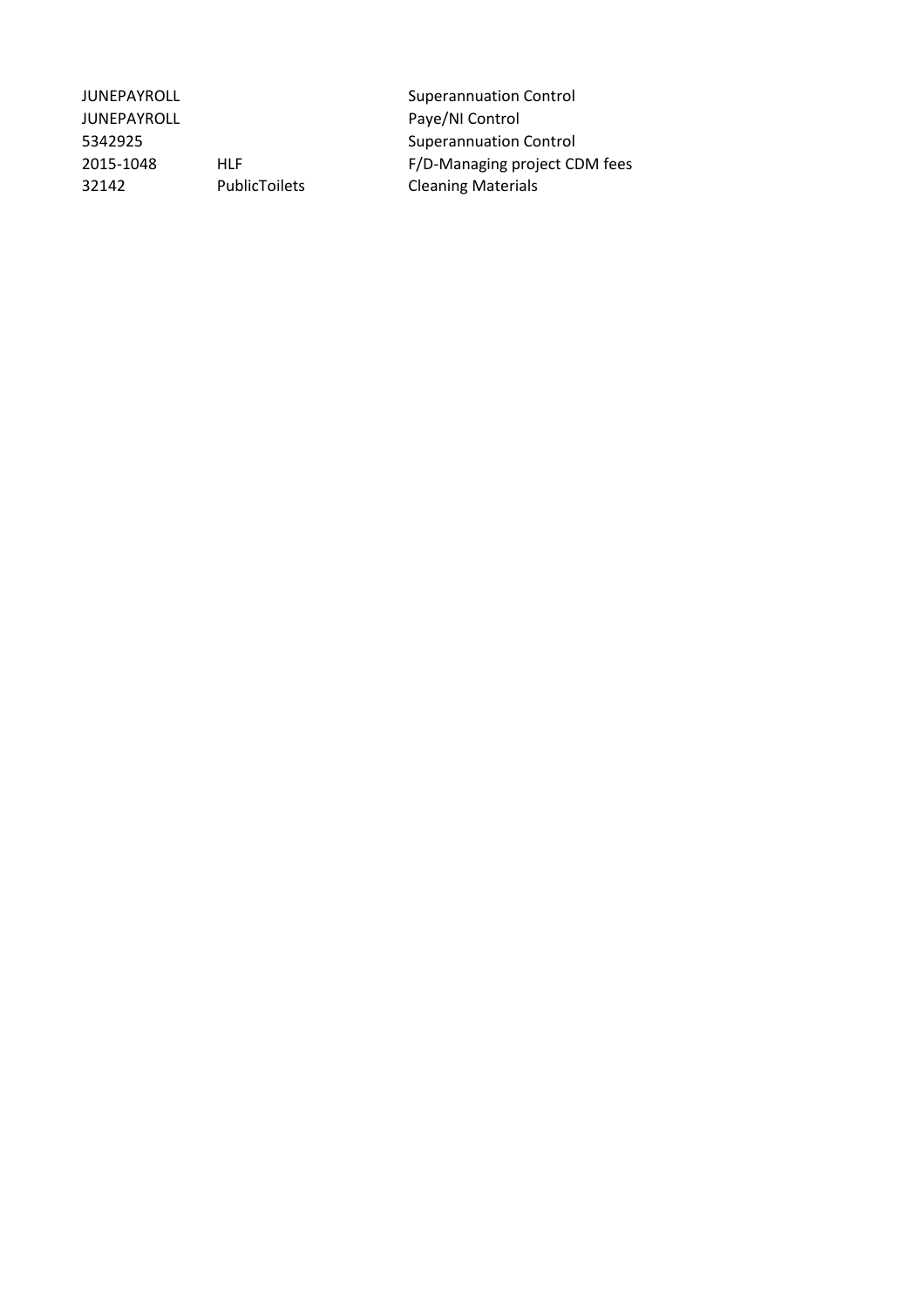| <b>Transaction Detail</b>      | <b>Invoice Date</b> | <b>Net</b>           | <b>VAT</b> | <b>Total</b> |
|--------------------------------|---------------------|----------------------|------------|--------------|
| May Emptying charges           | 01/06/2015          | £776.10              | £155.22    | £931.32      |
| Photocopiers 1/7-30/9/15       | 02/06/2015          | £434.13              | £86.83     | £520.96      |
| Stage & PA Equipment           | 02/06/2015          | £700.00              | £140.00    | £840.00      |
| Management Apr-Jun 15          | 03/06/2015          | £15,000.00 £3,000.00 |            | £18,000.00   |
| Fee for AFD-pianist, MD&donati | 04/06/2015          | £550.00              | £0.00      | £550.00      |
| <b>Summer season Publicity</b> | 04/06/2015          | £500.00              | £100.00    | £600.00      |
| Sponsorship of senior kit15/16 | 05/06/2015          | £1,250.00            | £250.00    | £1,500.00    |
| Fees for Huttonmoor allotments | 07/06/2015          | £525.00              | £0.00      | £525.00      |
| Fees for HLF 1/5-31/5/15       | 07/06/2015          | £962.50              | £0.00      | £962.50      |
| Contributionagreed 15/16budget | 08/06/2015          | £5,000.00            | £0.00      | £5,000.00    |
| SLA charge 1/4/15-31/5/15      | 09/06/2015          | £2,450.00            | £490.00    | £2,940.00    |
| Clearance @ Redpitts           | 09/06/2015          |                      |            |              |
| Double page in Rugby Guide 15  | 09/06/2015          | £4,000.00            | £800.00    | £4,800.00    |
| Event&Annual Cost June15-May16 | 09/06/2015          | £1,200.00            | £240.00    | £1,440.00    |
| Grant - Tourism min. 421.3     | 10/06/2015          | £2,000.00            | £0.00      | £2,000.00    |
| <b>Summer Season shows</b>     | 11/06/2015          | £2,500.00            | £500.00    | £3,000.00    |
| 89719/20303/W.P.S Ltd          | 11/06/2015          | £19,161.87           | £0.00      | £19,161.87   |
| 89719/20303/W.P.S Ltd          | 11/06/2015          |                      |            |              |
| 89719/20303/W.P.S Ltd          | 11/06/2015          |                      |            |              |
| 89719/20303/W.P.S Ltd          | 11/06/2015          |                      |            |              |
| 89719/20303/W.P.S Ltd          | 11/06/2015          |                      |            |              |
| Advert for committee officer   | 13/06/2015          | £1,826.00            | £0.00      | £1,826.00    |
| Buy-a-Block/Volunteering       | 13/06/2015          |                      |            |              |
| K. Waite & P. Orbell 8/6/15    | 13/06/2015          | £684.50              | £136.90    | £821.40      |
| 250 wooden blocks              | 15/06/2015          | £1,962.50            | £392.50    | £2,355.00    |
| Various plants- summer bedding | 15/06/2015          | £572.00              | £0.00      | £572.00      |
| Summer Lights Grove Village    | 16/06/2015          | £1,603.00            | £320.60    | £1,923.60    |
| Clarence-faulty PCB replaced   | 17/06/2015          | £724.45              | £144.88    | £869.33      |
| Monthly fees                   | 18/06/2015          | £740.74              | £148.15    | £888.89      |
| June fees-core & design        | 19/06/2015          | £2,491.00            | £498.20    | £2,989.20    |
| May Fees - Core & design       | 19/06/2015          | £2,791.00            | £558.20    | £3,349.20    |
| K. Waite & P. Orbell 13-19/6   | 20/06/2015          | £684.50              | £136.90    | £821.40      |
| Drain & clear due to damage    | 22/06/2015          | £2,300.00            | £460.00    | £2,760.00    |
| Demonstration 20/21 June       | 23/06/2015          | £800.00              | £160.00    | £960.00      |
| Mayor making dinner 28/5/15    | 23/06/2015          | £2,409.00            | £481.80    | £2,890.80    |
| kiosk 02.04.15 - - 10.06.15    | 25/06/2015          | £856.75              | £171.35    | £1,028.10    |
| Map out, tech, asset plotting  | 26/06/2015          | £1,850.00            | £370.00    | £2,220.00    |
| 1012/20389/09021/Phil Joles.   | 26/06/2015          | £525.00              | £0.00      | £525.00      |
| print campaign Bham airport    | 26/06/2015          | £500.00              | £100.00    | £600.00      |
| we 26.06.15                    | 27/06/2015          | £471.75              | £94.35     | £566.10      |
| Watering for June              | 29/06/2015          | £2,100.00            | £0.00      | £2,100.00    |
| WC/TC23B/20391/10066/Nick Will | 29/06/2015          | £592.50              | £0.00      | £592.50      |
| June payment                   | 30/06/2015          | £648.82              | £0.00      | £648.82      |
| Concert performance            | 30/06/2015          | £500.00              | £0.00      | £500.00      |
| Media campaign-Birmingham      | 30/06/2015          | £2,400.00            | £480.00    | £2,880.00    |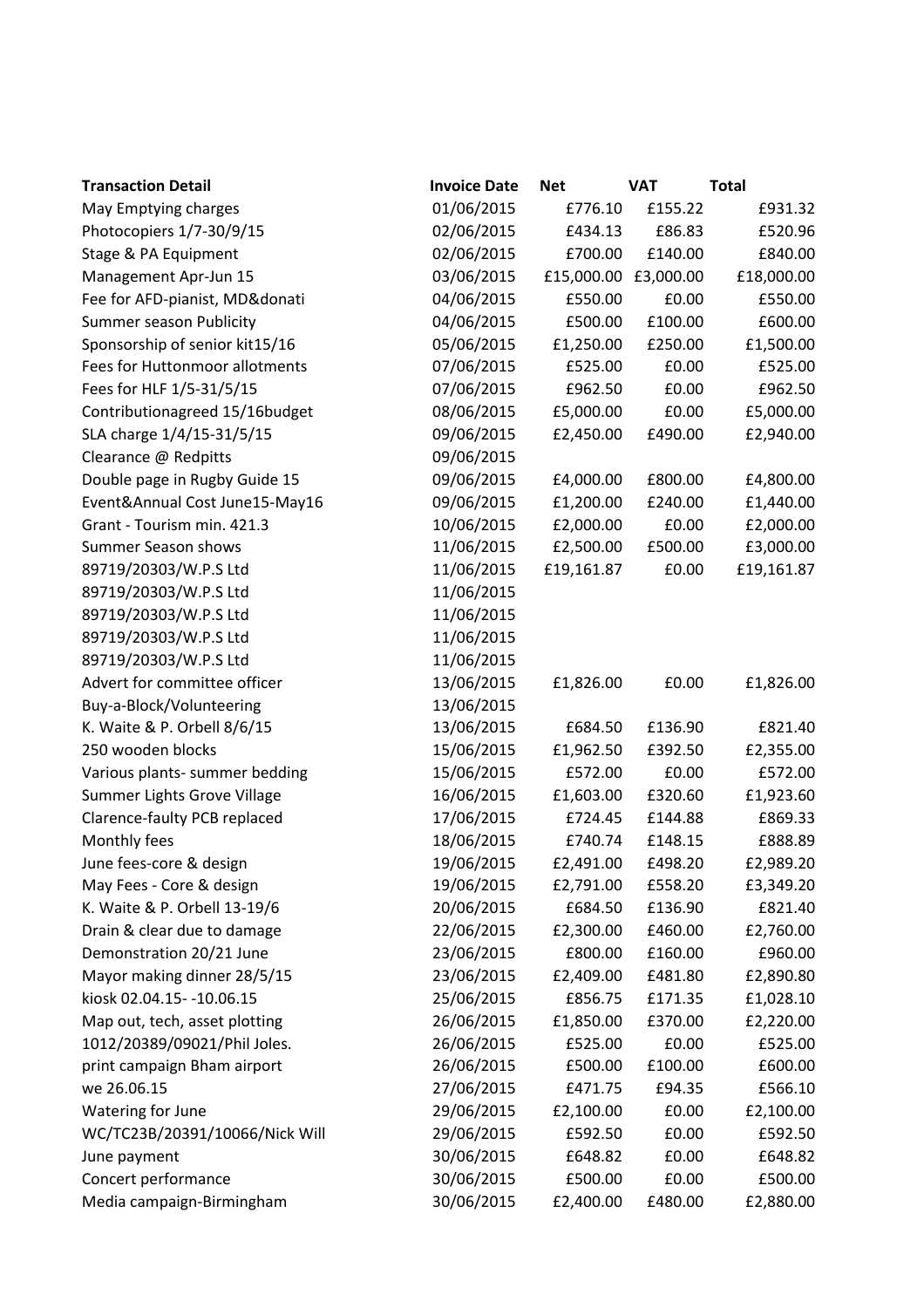| JUNEPAYROLL/20376/Bath and Nor | 30/06/2015 | £7,006.28 | £0.00   | £7,006.28 |
|--------------------------------|------------|-----------|---------|-----------|
| JUNEPAYROLL/20378/Inland Reven | 30/06/2015 | £9.438.33 |         | £9,438.33 |
| strain on pension fund         | 30/06/2015 | £4.672.62 | £0.00   | £4,672.62 |
| HLF fees 01/06-30/06/15        | 30/06/2015 | £2.021.25 | £0.00   | £2,021.25 |
| Cleaning services 1/6-30/6/15  | 30/06/2015 | £2.385.67 | £477.13 | £2,862.80 |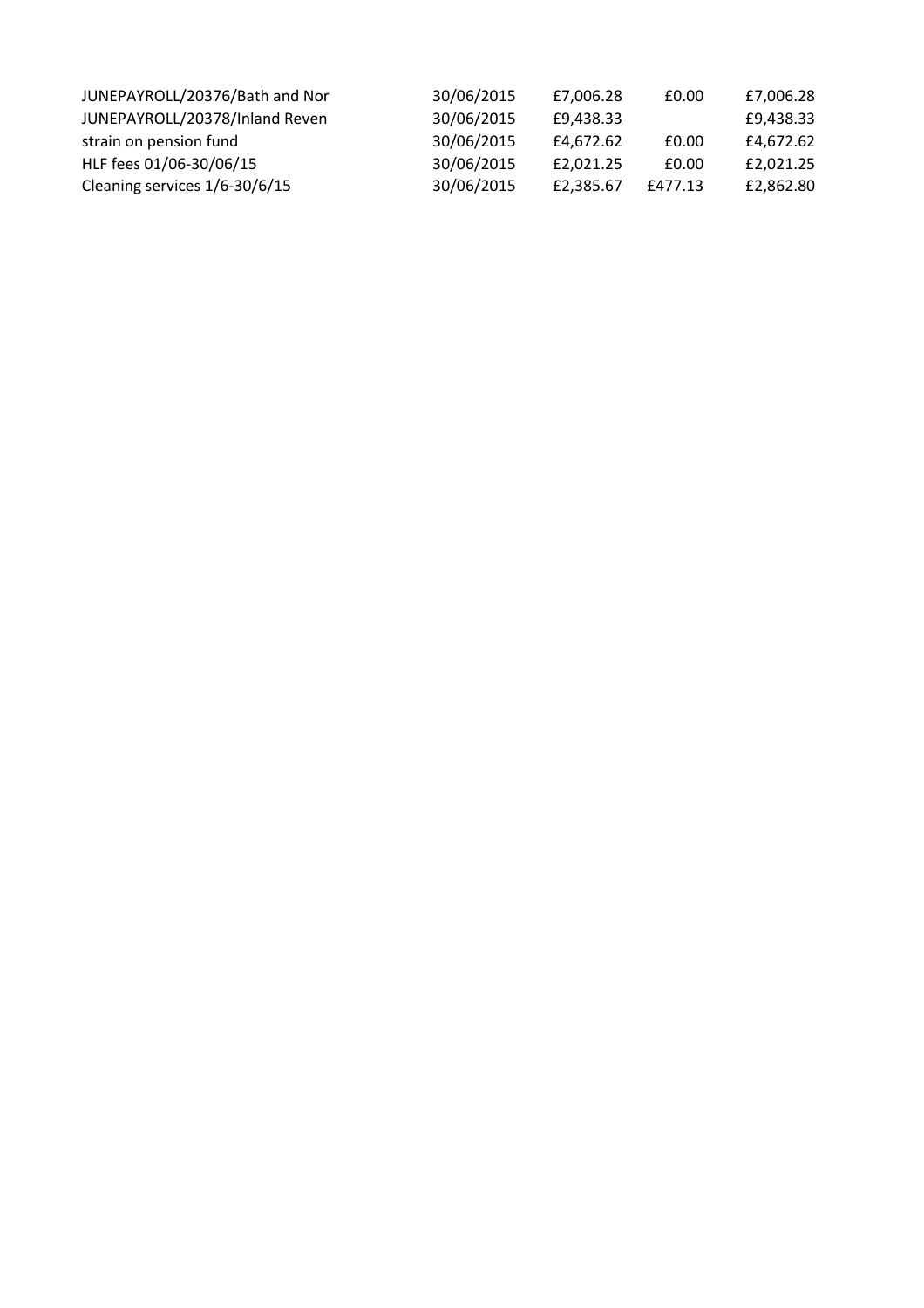## **Supplier Account Name**

Bin-it Dog Waste Solutions BNP Paribas Leasing Solutions D/D Dean Turner Bridgwater YMCA Military Wives Choir Bristol 1st Call Entertainment Weston-super-Mare RFC S J Surveyors Limited S J Surveyors Limited The Friends of Weston Museum Somerset Wood Recycling Somerset Wood Recycling Ardent Media Limited New Mind Internet Consultancy Limited Weston Arts Social Enterprise Limited 1st Call Entertainment W.P.S Ltd W.P.S Ltd W.P.S Ltd W.P.S Ltd W.P.S Ltd Archant Community Media Ltd Archant Community Media Ltd RBS Invoice Finance Limited Badman & Badman (Joinery) Limited Westhaven Garden Club Lamps & Tubes Illuminations Ltd John West (Contractors) Limited Microshade Business Consultants Ltd Imagemakers Design & Consultancy Ltd Imagemakers Design & Consultancy Ltd RBS Invoice Finance Limited APNC Services Ltd The Sealed Knot Ltd Weston College Bristish Gas-kiosk water pk 601104429d/d Pear Technology Phil Joles. Peel Advertising Limited RBS Invoice Finance Limited Mr K G Southey T/A KGS Nick Wills North Somerset Council WESTON-SUPER-MARE BRASS Peel Advertising Limited